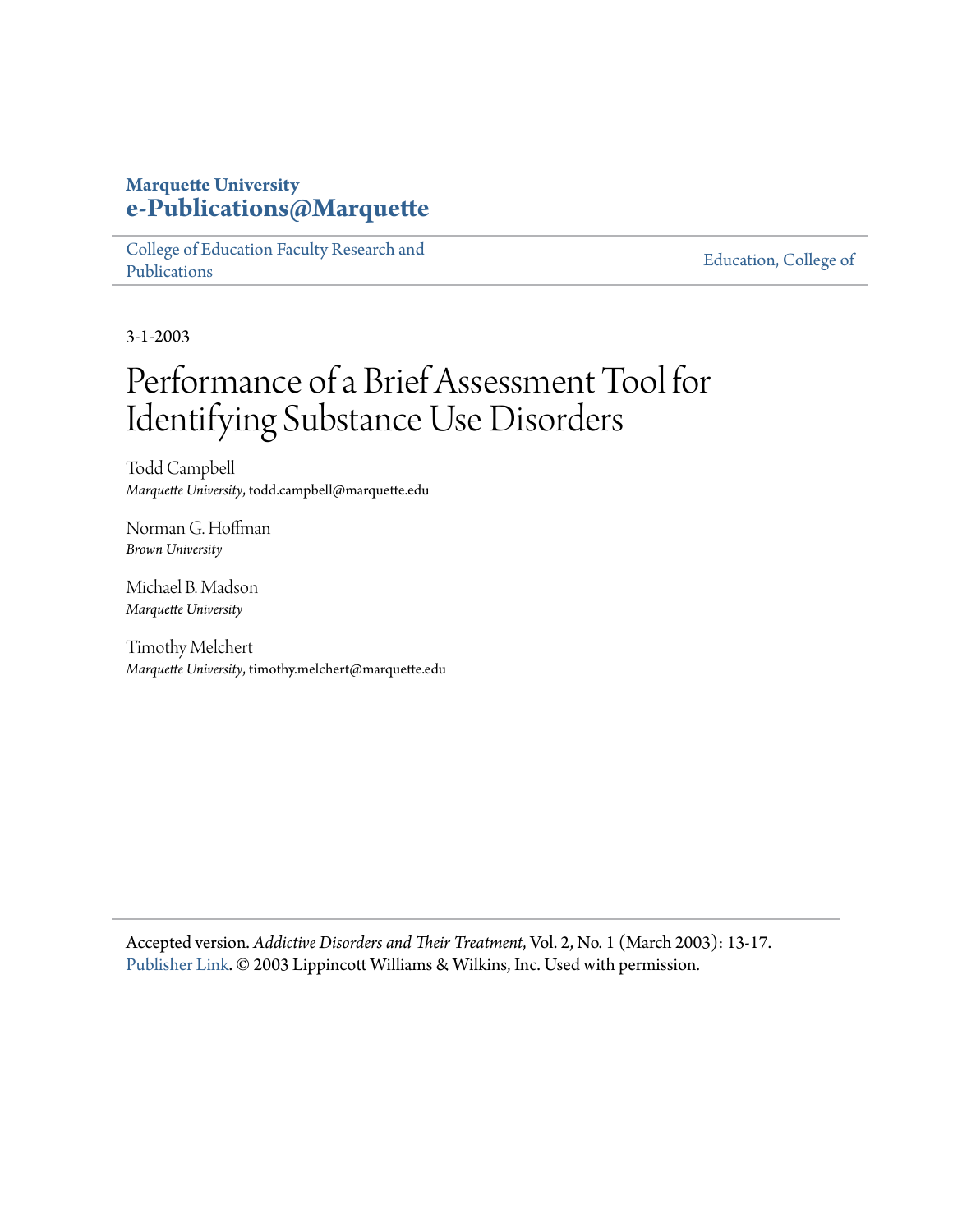# Performance of a Brief Assessment Tool for Identifying Substance Use Disorders

\*†Todd C. Campbell

*The Center For Addiction and Behavioral Health Research, University of Wisconsin-Milwaukee Department of Counselor Education & Counseling Psychology College of Education Marquette University Milwaukee, WI*

‡Norman G. Hoffmann

*Evidence-Based Clinical Assessments and Brown University Providence, RI*

\*Michael B. Madson

*School of Education, Marquette University Milwaukee, WI*

\*Timothy P. Melchert

*Counselor Education and Counseling Psychology Marquette University Milwaukee, WI*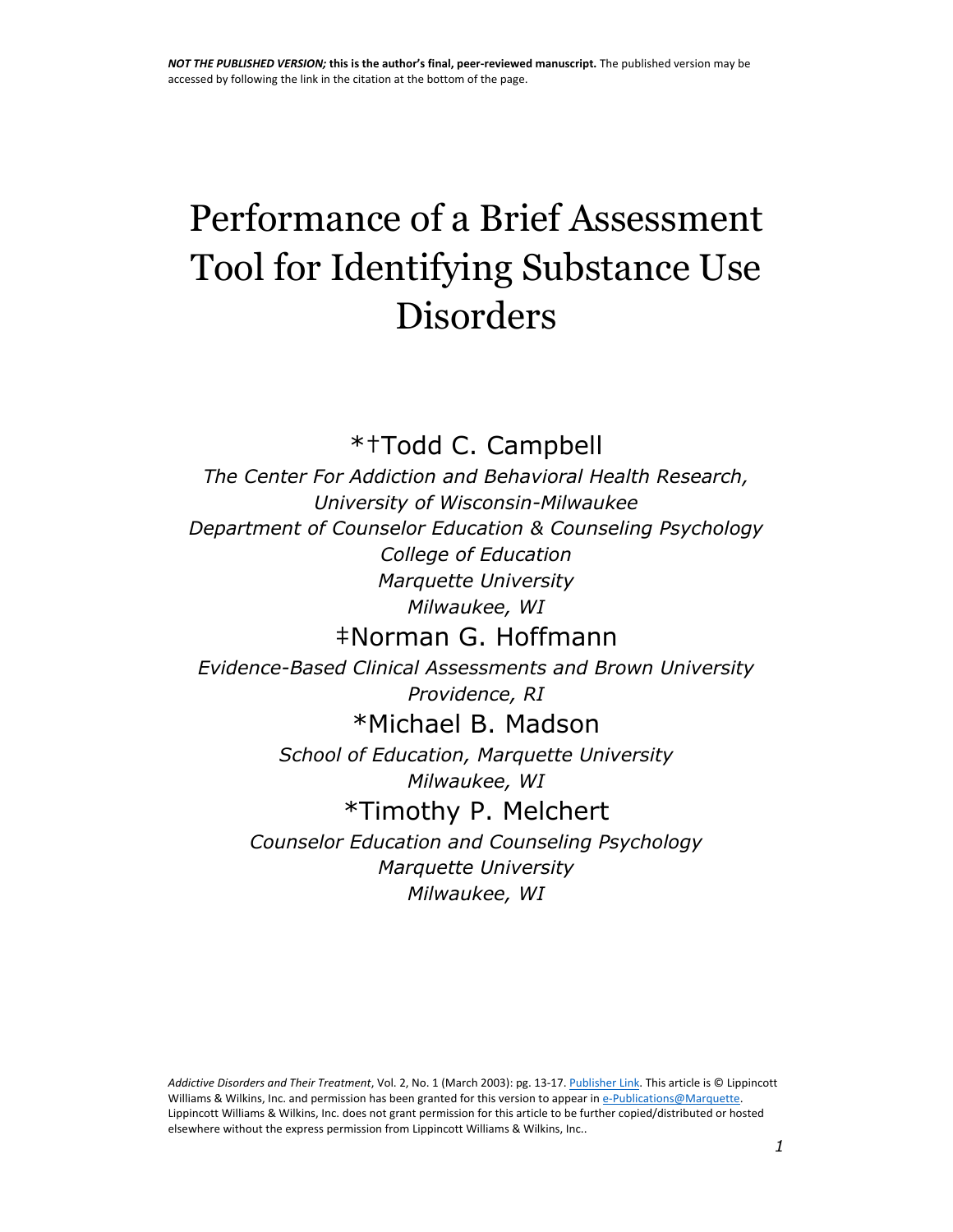*Objectives: Evaluation of the performance of a brief assessment tool for identifying substance use disorders. The Triage Assessment for Addictive Disorders (TAAD) is a triage instrument that provides professionals with a tool to evaluate indications of current substance use disorders in accordance with the DSM-IV diagnostic criteria. The TAAD is a 31-item structured interview that addresses both alcohol and other drug issues to discriminate among those with no clear indications of a diagnosis, those with definite, current indications of abuse or dependence, and those with inconclusive diagnostic indications. Methods: Employing a sample of 1325 women between the ages of 18 and 60, reliability estimates and problem profiles produced by the TAAD were evaluated. Results: The Cronbach alpha coefficients for internal consistency for both the alcohol and drug dependence scales were .92. The alpha coefficients for the alcohol and drug abuse scales were .83 and .84 respectively. The diagnostic profiles elicited from the TAAD indicate that alcohol and drug dependences are the more definitive and distinct syndromes compared with the abuse syndromes. Discussion: The diagnostic profiles from this sample are consistent with previous research. The Cronbach alpha coefficients suggest that the TAAD provides an internally consistent index for alcohol and drug dependence and abuse. Implications for use in clinical practice and the need for further research regarding the psychometric properties of the TAAD are discussed.* 

Since the 1940s, there has been a chasm between a narrow focus on alcoholism treatment and the treatment of "other" drugs. The days of separating alcohol from other drugs in terms of treatment needs, however, has passed. It is estimated that between 20% and 43% of all substance abusers have a history of polysubstance use. $1-3$ That is, they have used alcohol and some other drug such as marijuana, cocaine, amphetamines, or heroin. Compared with nontreatment populations, the rate of polysubstance use is much greater for treatment populations with multiple drug use or dependence rates ranging from 50% to 90%.<sup>4,5</sup> Therefore, treatment providers and referral sources such as social service agencies need to address issues related to both alcohol and other drugs.

Identifying treatment needs is an ongoing process beginning with screening and, if indicated, follow-up with comprehensive assessment. Clinicians are encouraged to follow a decision-tree model that integrates diagnostic findings in determining treatment plans for alcohol and drug problems.<sup>6</sup> This decision model consists of three phases: 1) screening; 2) comprehensive assessment; and 3) treatment planning. Each phase is interrelated and builds on the others, ultimately facilitating the best match between the client and the most appropriate treatment approach.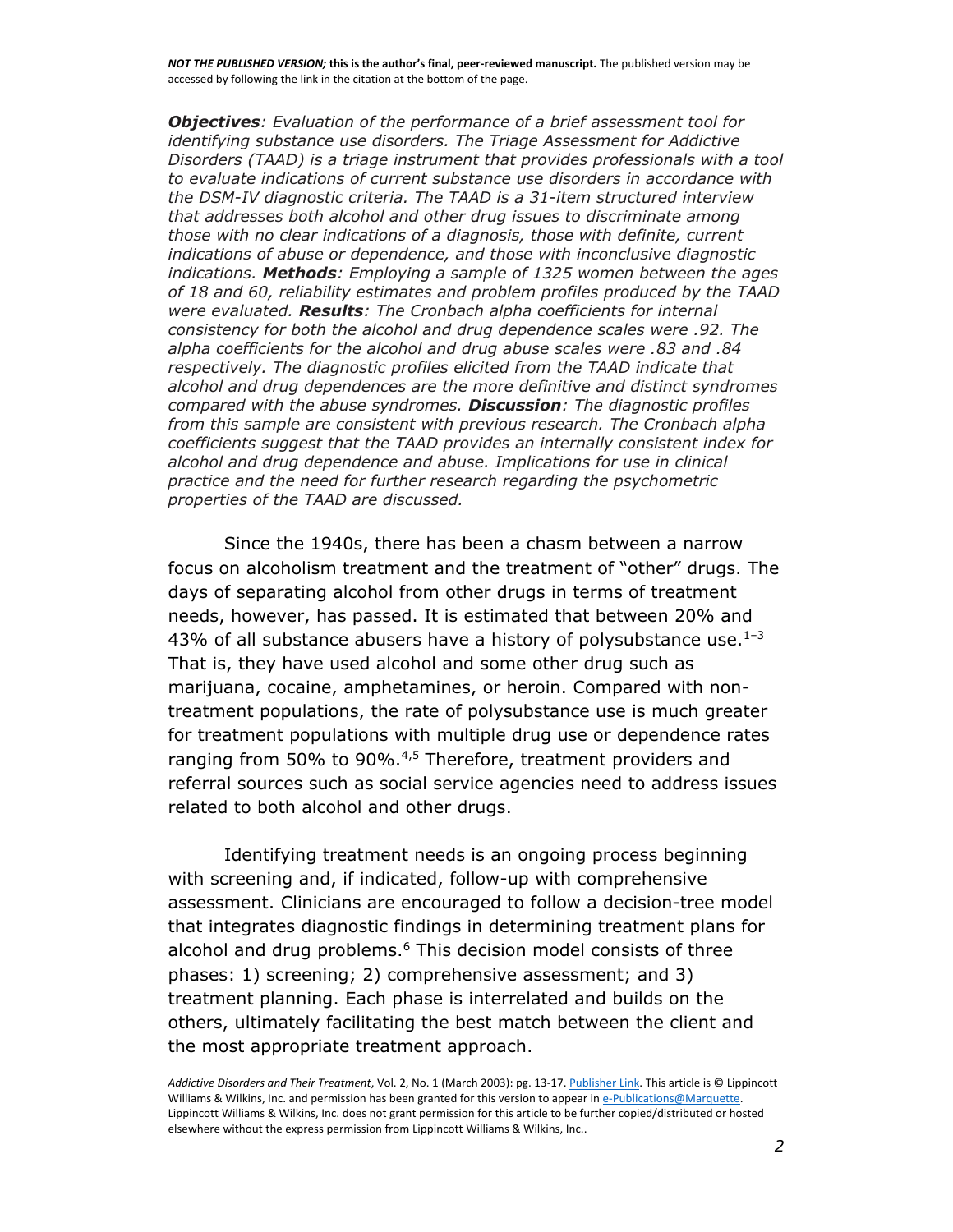Screening is defined as the "skillful use of empirically based procedures for identifying individuals who have alcohol (or other drug) related problems or who are at risk for such difficulties".<sup>7</sup> Screens simply give a probability estimate that a given individual has or does not have a given condition. Thus, the primary objective of screening is to detect if an individual has a problem, appears to be developing one, or is not currently at any risk. This type of screening can be accomplished by using self-report questionnaires or brief interviews focusing on individuals' patterns of problems related to substance use, and/or clinical laboratory tests to detect physiological cues of excessive alcohol or other drug consumption.<sup>8</sup>

Numerous brief measures exist to screen for alcohol abuse or dependence. Two of the most widely used measures are the Alcohol Use Disorders Inventory Test (AUDIT)<sup>9,10</sup> and the CAGE.<sup>11</sup> Short screening instruments have also been developed for other drug abuse or dependence (e.g., Drug Abuse Screening Test [DAST]).<sup>11</sup> Relatively few measures, however, have been developed to screen for both alcohol and other drugs (e.g., CAGE-AID, AUDIT-12; Chemical Use, Abuse and Dependence Scale).<sup>12-14</sup> Longer screens such as the Michigan Alcoholism Screening Test (MAST)<sup>15</sup> have the disadvantage of being lengthier but not providing more definitive information for documenting diagnostic indications according to current criteria or for covering drug as well as alcohol issues. Considering that the majority of people who are in need of treatment are polysubstance users, screening tools need to address both alcohol and other drugs. If a screening measure indicates a potential problem with alcohol or other drugs it is usually followed by a comprehensive assessment addressing biopsychosocial issues.<sup>16,17</sup> Definitive diagnostic determinations require more extensive diagnostic tools for determining substance use disorder diagnoses in accordance with the DSM-IV.<sup>18,19</sup> Structured interviews, such as the Substance Use Disorder Diagnostic Schedule-IV<sup>20</sup> and the Structured Clinical Interview for the DSM IV  $(SCID)^{21}$  can provide such definitive determinations. These determinations include both lifetime and current diagnoses for specific substances. However, these tools are lengthier, take at least half an hour or more to administer, and (in the case of the SCID) may require advanced training for the interviewer.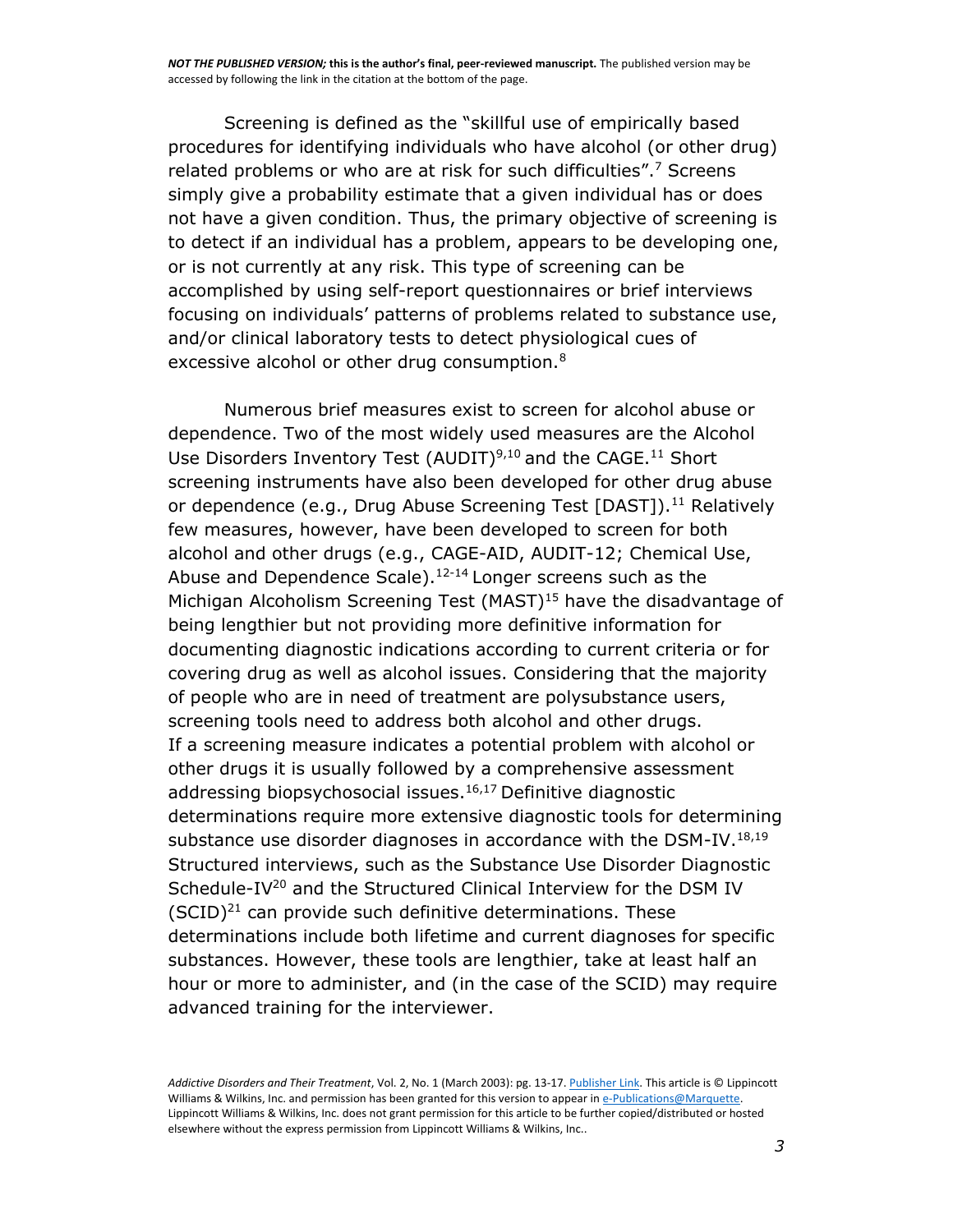None of the available screens for substance use disorders document sufficient DSM-IV criteria to provide preliminary support for a dependence or abuse diagnosis. In this sense, the Triage Assessment for Addictive Disorders (TAAD)<sup>22</sup> provides clinicians with more definitive information and greater support for identifying when a referral or definitive assessment should definitely be undertaken. In some cases, it can provide sufficient information for a preliminary current diagnosis.

In choosing a diagnostic tool, treatment and allied health care providers need to decide which constructs need to be measured, what is the purpose of the measurement, and what resources are needed to employ the measure (in terms of time, cost, training, and expertise).<sup>8</sup> In this context, the TAAD fills a niche between the simple screen and the more comprehensive diagnostic interviews.

## *Description of the Triage Assessment for Addictive Disorders (TAAD)*

The Triage Assessment for Addictive Disorders (TAAD) is a brief triage instrument that provides professionals with an efficient tool to evaluate current substance abuse problems in accordance with the DSM-IV diagnostic criteria. The TAAD is a 31-item structured interview that can be administered in 10 to 15 min, and addresses both alcohol and other drug issues. The TAAD is not intended to be a comprehensive diagnostic tool nor does it cover remission diagnoses. However, the TAAD is more than a screening tool in that it provides one of three findings:

- 1. the individual has significant symptoms and behaviors so that a diagnosis can be documented with little, if any, additional assessment;
- 2. the individual denies behaviors and events such that no diagnosis is indicated on the basis of the information; or
- 3. the individual acknowledges indications of a diagnosis, but additional assessment is required to make a definitive determination.22

*Addictive Disorders and Their Treatment*, Vol. 2, No. 1 (March 2003): pg. 13-17[. Publisher Link.](http://journals.lww.com/addictiondisorders/Abstract/2003/02010/Performance_of_a_Brief_Assessment_Tool_for.3.aspx) This article is © Lippincott Williams & Wilkins, Inc. and permission has been granted for this version to appear in e-Publications@Marquette. Lippincott Williams & Wilkins, Inc. does not grant permission for this article to be further copied/distributed or hosted elsewhere without the express permission from Lippincott Williams & Wilkins, Inc..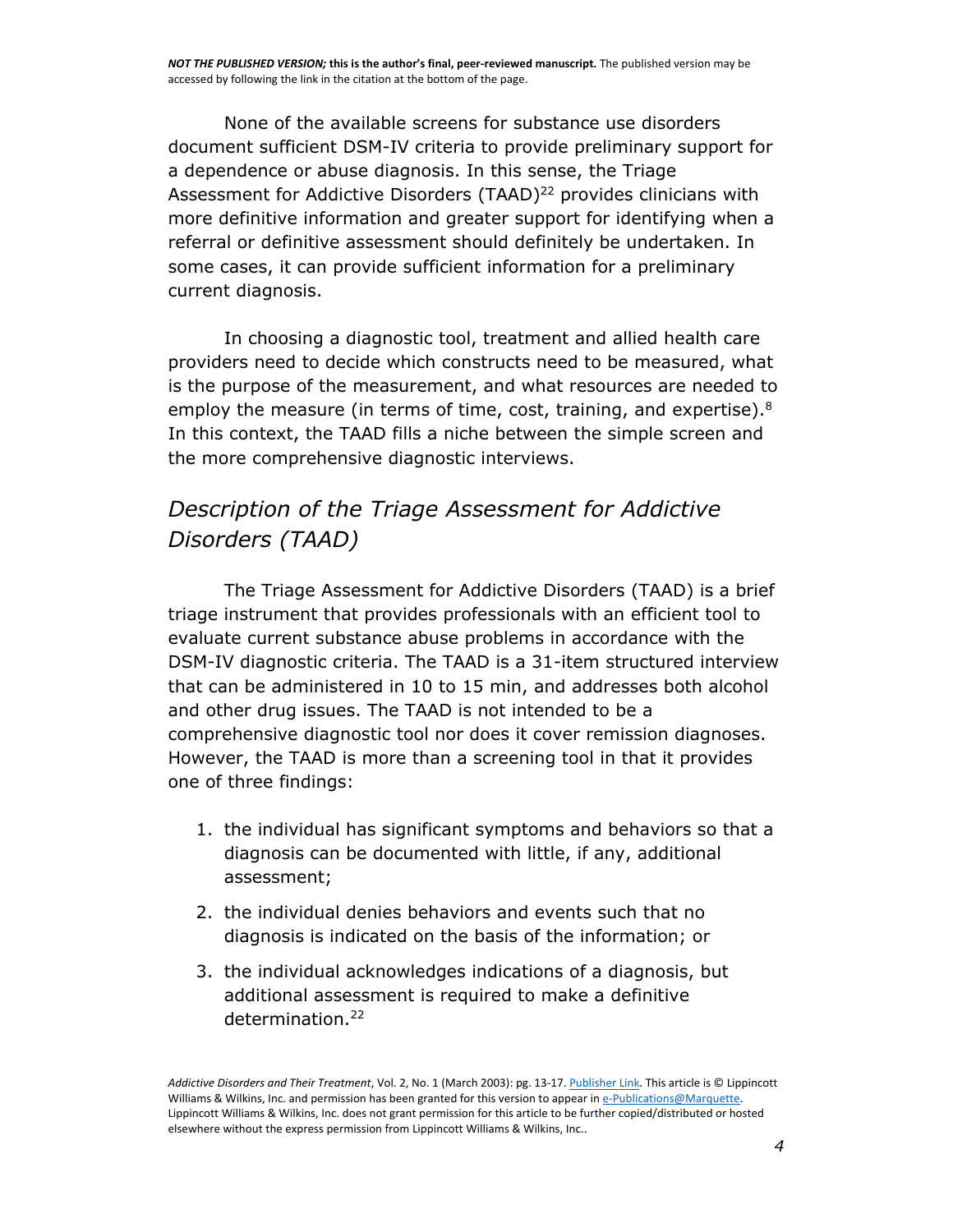The TAAD items are directly based on the DSM-IV diagnostic criteria. These items cover behaviors and events consistent with the criteria for abuse and dependence of alcohol and other drugs. Accurately endorsing the TAAD items consequently should lead to the reliable identification of DSM-IV substance use disorder diagnoses relative to the last 12 months.

The TAAD provides distinct profiles indicative of a dependence syndrome for either alcohol alone and for other drugs collectively. The majority of individuals who endorse items in three or more of the dependence categories present a clear constellation of problems compatible with a diagnosis of dependence. In contrast, those not meeting diagnostic criteria tend to clearly deny problems with alcohol or other drugs.<sup>23</sup> The TAAD is currently being used in many treatment settings because of its clinical utility and ease of use. However, the psychometric properties of the TAAD need to be evaluated. The current study is a beginning to this evaluation.

## **Methods**

#### *Procedures*

Data for this study were derived from the routine use of the TAAD in screening individuals suspected of child abuse or neglect in an eastern state. Cases were flagged for completing the TAAD if there was any mention of substance abuse in the child abuse or neglect allegation or other reason to suspect any ongoing use. An evaluation could also be requested if the child was in foster care and the mother or father was being evaluated for readiness to resume custody of the child or children. Data for this study were provided as part of an evaluation of the TAAD as part of the routine screening in the agencies. All personal identifiers were removed from the data before being sent for data entry. Unfortunately, some demographic information such as ethnicity was also purged from the individual records (agencies did not have the resources to track down the purged data). Age, gender, and education level were the only demographic variables available.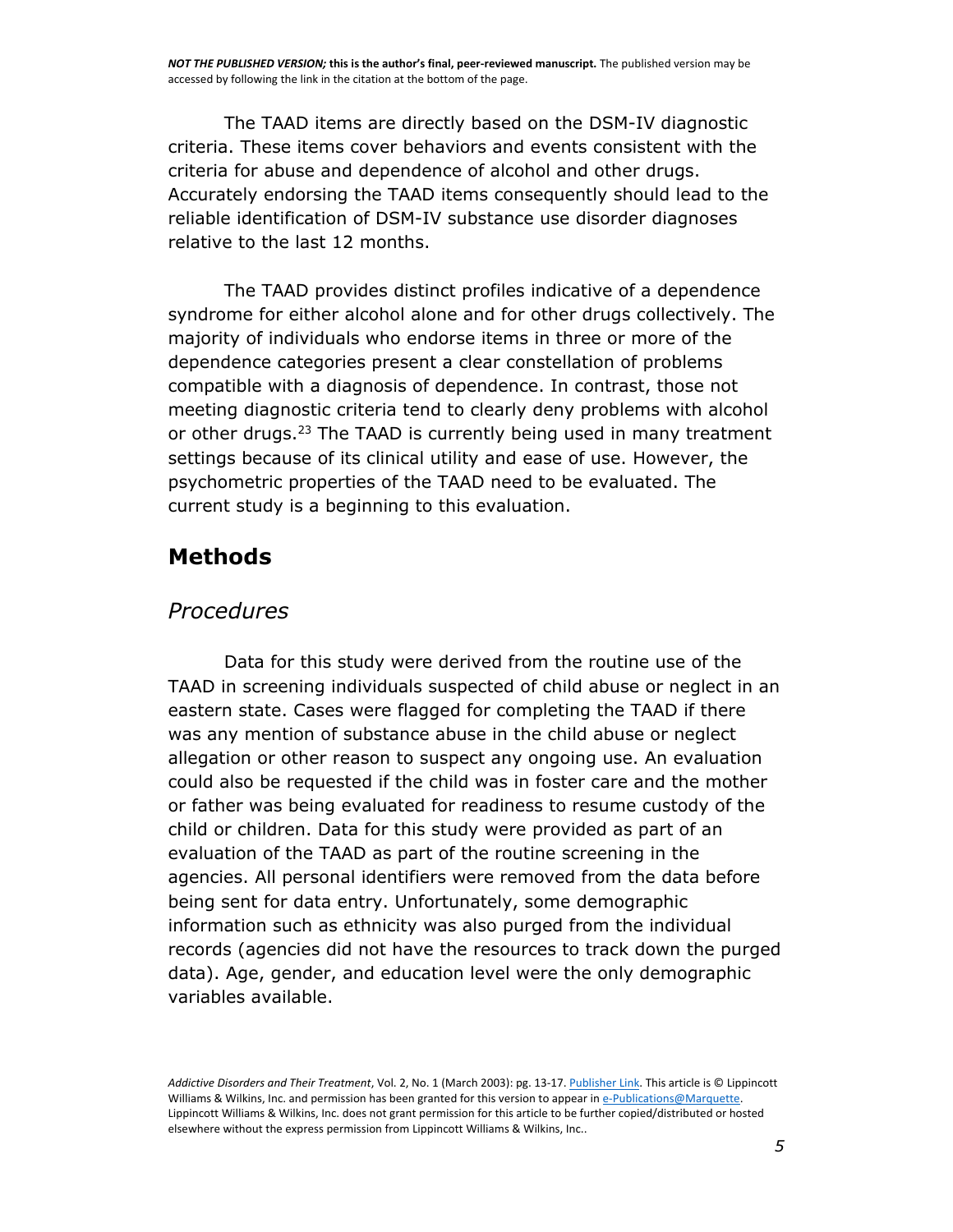## *Sample*

The sample used for these analyses consisted of 1,325 women between the ages of 18 and 60 who were referred to social service agencies in that state during 1998–1999 for child abuse issues or neglect. The sample was drawn from those women evaluated by the organization contracted to provide the evaluation and referral service for child abuse issues or neglect for the state. The mean age of the participants for the current study was 32.32 y (*SD* = 7.78). The mean number of years of education was 11.38 (*SD* = 1.75) with 46.8% not completing high school.

Data regarding racial/ethnic identity was not available for this sample. However, this sample is reported by the agency to be similar to all of the clients served by this organization during these years. Although we did not have the statistics that could definitively be matched to the cohort, statistics from one quarter were available for a limited comparison to the sample used in this study. Based on data from a representative quarter (December 1997 through February 1998) 253 cases were referred for evaluation. Of these, 176 (69%) were African American, 40 (16%) were Hispanic, and 37 (15%) were Caucasian. The average age was 32 and the median was 30 years of age. Most of the participants were poorly educated and on assistance at the time of the allegation of abuse or neglect. The allegations of abuse or neglect tended to be on the most recently born child. The mothers tended to have 2 to 3 children prior to the present case. The average years of alcohol or drug abuse was over 8 years. The overall demographics and other characteristics had been constant over time so that this quarter is likely to be fairly consistent with the characteristics of the sample in the current study.

## *Scoring Algorithms*

The scoring algorithms for the TAAD were developed to classify individuals into diagnostic categories for abuse and dependence. Possible abuse is defined as a positive response to one or more items in any of the four abuse categories of the DSM-IV. Probable abuse is defined as having at least two different indications of abuse in one or more of the categories. Possible dependence is defined as having

*Addictive Disorders and Their Treatment*, Vol. 2, No. 1 (March 2003): pg. 13-17[. Publisher Link.](http://journals.lww.com/addictiondisorders/Abstract/2003/02010/Performance_of_a_Brief_Assessment_Tool_for.3.aspx) This article is © Lippincott Williams & Wilkins, Inc. and permission has been granted for this version to appear in e-Publications@Marquette. Lippincott Williams & Wilkins, Inc. does not grant permission for this article to be further copied/distributed or hosted elsewhere without the express permission from Lippincott Williams & Wilkins, Inc..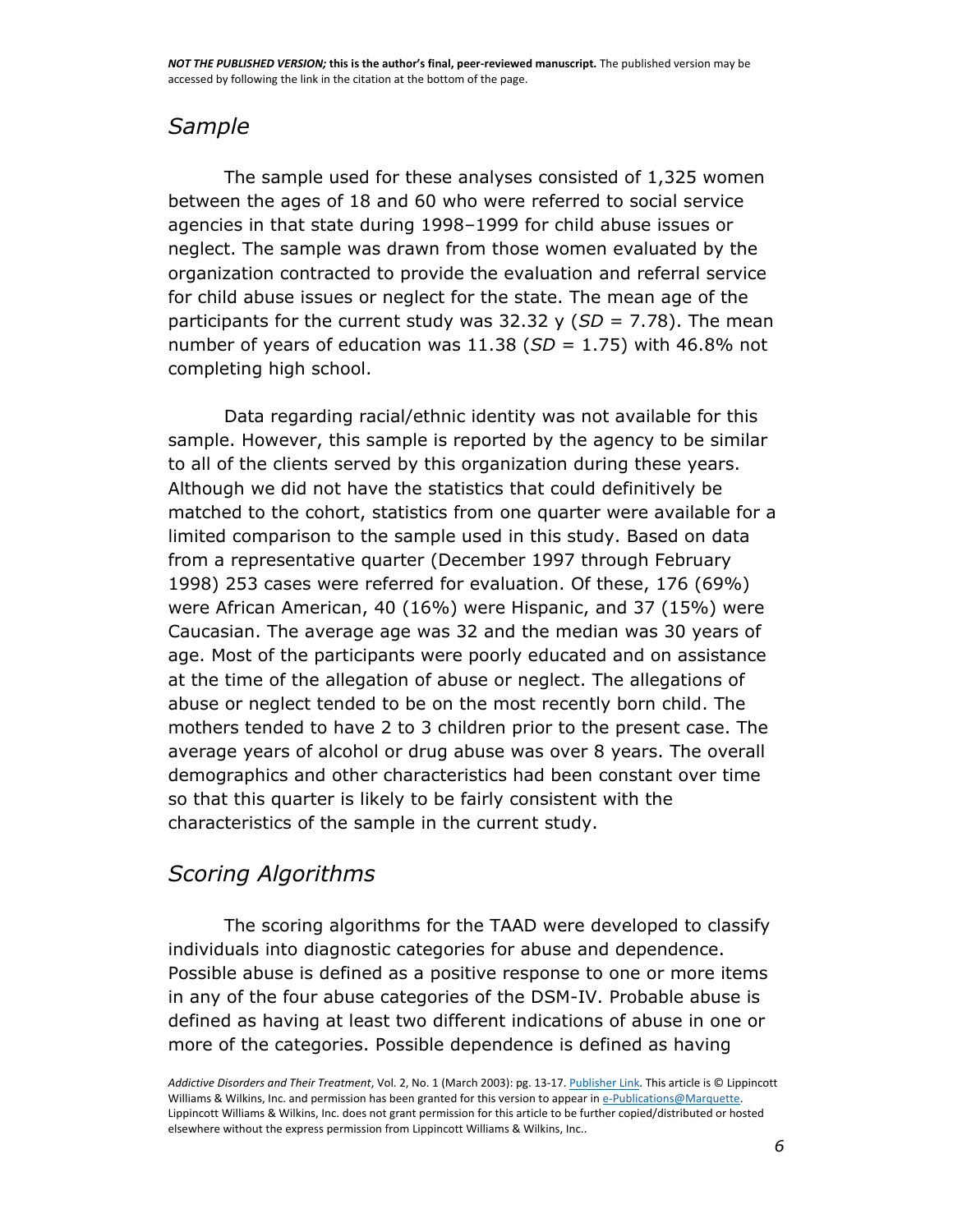problems endorsed in at least three of the seven dependence criteria of the DSM-IV. Probable dependence is defined as having at least three of the criteria covered plus having positive responses on at least five different dependence items. In other words a possible diagnosis meets the minimal DSM-IV criteria, but a probable diagnosis requires a more stringent criteria so that marginal cases are excluded.

A diagnosis of dependence supercedes an abuse diagnosis. Therefore, the algorithm places individuals into the highest diagnostic category for which they qualify. For example, a classification of possible dependence constitutes a greater level of problems than probable abuse because probable dependence requires more diagnostic indications related to substance use than a probable abuse designation.

For purposes of evaluating the performance of the TAAD in this study, we are not interested in estimating population base rates. Rather, we are interested in the ability of the TAAD to provide acceptable reliability estimates and diagnostic profiles that provide differentiation among those who appear to have no diagnosis, those who have only abuse indications, and those who appear to meet dependence criteria.

#### *Results*

The Cronbach alpha coefficients for internal consistency for both the alcohol and drug dependence scales were .92. The alpha coefficients for the alcohol and drug abuse scales were .83 and .84 respectively. These statistics suggest that the TAAD provides an internally consistent index for alcohol and drug dependence and abuse. The somewhat higher coefficients for dependence would suggest that it might be the more pronounced syndrome.

For this sample, the diagnostic distributions revealed a higher relative prevalence of dependence than abuse for both alcohol and the collective drug category (see **Table 1**). The "possible abuse" and "possible dependence" cases met the minimal possible criteria for the respective diagnosis. For abuse, this meant the individuals met only one abuse criterion; for dependence, the possible category cases met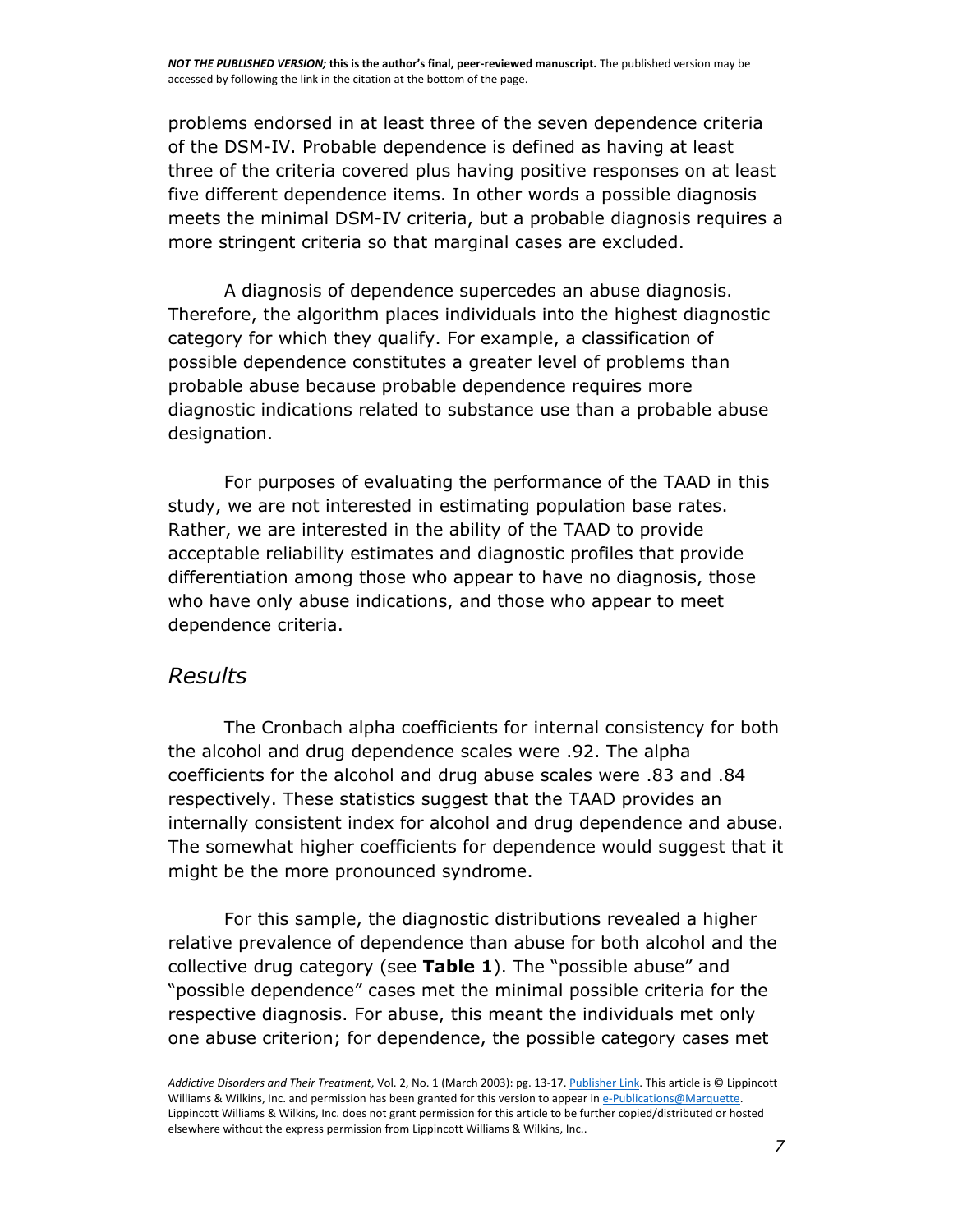only three of the dependence criteria. Those in the "probable" categories exceeded the minimal DSM-IV criteria.

The striking pattern is that individuals tend to fall into either the "no diagnosis" or "probable dependence" categories for both alcohol and drugs. The abuse categories are relatively small as is the "possible dependence" group. The problem profiles reveal that the TAAD identifies a clear dependence syndrome for the vast majority of cases who meet at least minimal indications of dependence. For abuse, we find a less definitive constellation of problems. This would be consistent with the literature that suggests that dependence is the more definitive syndrome.<sup>24-26</sup>

Of the individuals reaching a level of problems indicative of dependence, the vast majority reports criteria symptoms far in excess of the minimal diagnostic requirements. Sixty-one percent of all alcohol dependent cases (including both probable and definite) were positive on at least five of the seven dependence criteria. For drugs, 70% of the drug dependent cases were positive on at least five of the DSM IV dependence criteria. In fact, 22% of the alcohol dependent individuals and 24% of the drug dependent cases report problems in all seven of the dependence criteria.

In contrast, the majority of abuse cases are positive on relatively few of the four abuse categories. Of all alcohol abuse cases, 74% are positive on only one of the four criteria, and for drugs, 82% are positive on only one criterion. None of the abuse cases for either alcohol or drugs were positive on all four of the abuse criteria. The column labeled "Maximum" in **Table 1** is formed by placing each individual into the most serious diagnostic category based on either alcohol or drugs. Almost 80% of the sample falls into the "no diagnosis" or "probable dependent" category when both alcohol and drugs are considered. The remaining 21% fall into the other three diagnostic categories.

A small proportion of the individuals with no diagnosis reported problems in two dependence criteria for either alcohol or drugs, but reported no abuse problems. These cases amounted to fewer than 6% of the total sample for alcohol and fewer than 3% for other drugs.

*Addictive Disorders and Their Treatment*, Vol. 2, No. 1 (March 2003): pg. 13-17[. Publisher Link.](http://journals.lww.com/addictiondisorders/Abstract/2003/02010/Performance_of_a_Brief_Assessment_Tool_for.3.aspx) This article is © Lippincott Williams & Wilkins, Inc. and permission has been granted for this version to appear in e-Publications@Marquette. Lippincott Williams & Wilkins, Inc. does not grant permission for this article to be further copied/distributed or hosted elsewhere without the express permission from Lippincott Williams & Wilkins, Inc..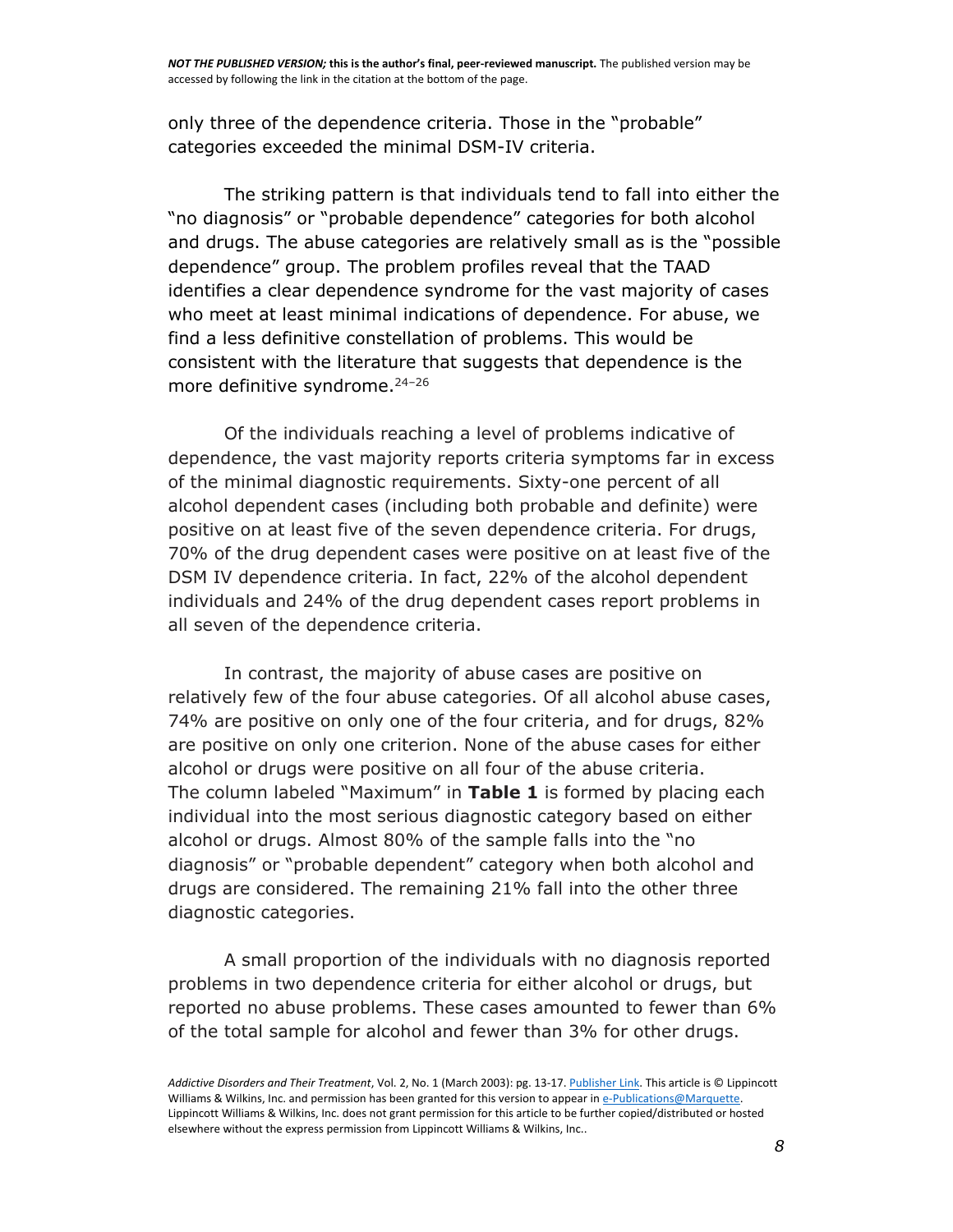Overall, fewer than 4% of the cases have an ambiguity of diagnosis where the individual does not appear to meet DSM-IV criteria for a diagnosis, but reports more than one indication of dependence. Fewer than 2% of the sample met only one criterion for alcohol abuse in the absence of other abuse or dependence symptoms. For drugs this percentage was 2.3%. Overall, just under 3% met such minimal indications for abuse. Combining the proportion reporting problems but not meeting a diagnosis and the group meeting the most minimal criteria means that for the total sample only about 7% have serious ambiguities about whether a diagnosis is indicated.

An analogous uncertainty exists for those who technically meet abuse criteria but also endorse two dependence criteria. Since the typical dependent individual also endorses abuse indications, one might also have concerns about those who meet minimal dependence criteria without endorsing other problems. Such marginal cases concerning abuse and dependence for alcohol account for fewer than 5% of the sample. For drugs they account for a comparable proportion. When the substance categories are combined, 6% of the sample have some ambiguity between abuse and dependence for either alcohol or drugs.

In short, relatively few cases (about 7%) had ambiguous indications of whether they might meet criteria for at least abuse. Similarly, a small minority (about 6%) presented symptoms where there was a question as to whether abuse or dependence was the most appropriate diagnosis.

#### **Discussion**

The internal consistency reliability estimates for the TAAD obtained with the study sample are quite good. This suggests that the TAAD provides internally consistent indices for alcohol abuse and dependence and for drug abuse and dependence. In this age of accountability and need for standardized diagnostic criteria, the TAAD shows promise as an efficient and useful triage tool that can be employed in initial assessments, determining need for treatment, and making referral decisions. Because the TAAD requires only 10 to 15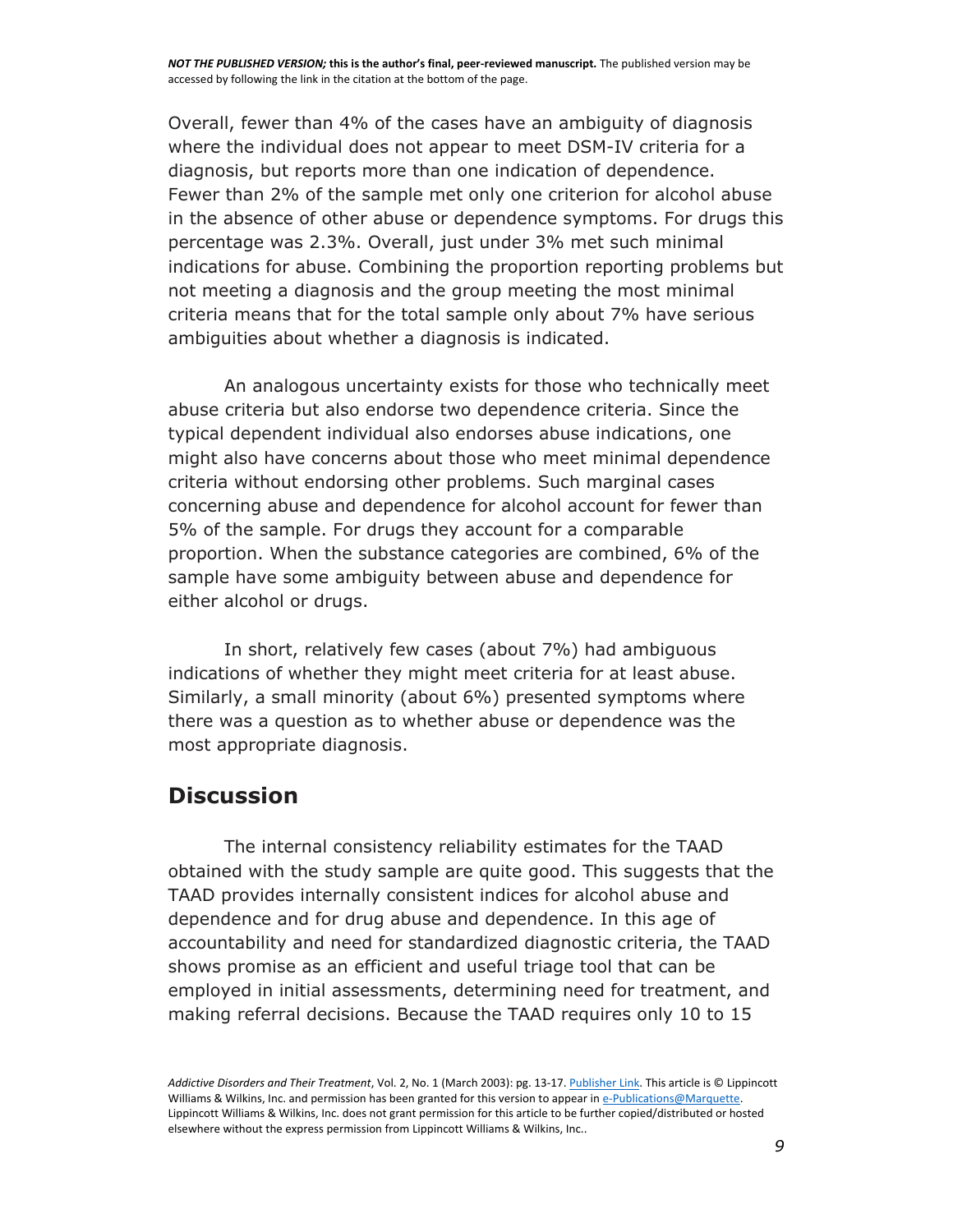minutes for administration and scoring makes it attractive as a pragmatic tool for busy clinicians.

While additional study of the psychometric properties of the TAAD is needed, it can be used by clinicians in several ways. Specifically, the TAAD can be used as part of a comprehensive assessment, to standardize initial diagnostic procedures, and to assist treatment planning by providing target areas for treatment (e.g., the TAAD can help identify problem areas related to drinking such as family or legal difficulties). Programmatically, the TAAD can be used by treatment programs to help standardize clinician assessment, reduce initial diagnostic variability due to clinical judgment, and provide useful information about diagnostic populations served. This information can be used by programs to advertise services, target funding, and in program development.

The diagnostic profiles elicited from the TAAD indicating that alcohol and drug dependence are the more definitive syndromes compared with the abuse syndromes is consistent with previous research. This perspective does have theoretical implications as well as clinical implications, particularly in tailoring clinical services. For example, these findings bolster the argument that dependent individuals require more extensive and protracted services due to the greater extent and scope of problems. Conversely, briefer and less expensive services might be targeted to those confirmed as meeting abuse criteria.

While the TAAD's ability to identify and document positive dependence and abuse cases is impressive, this study was not able to definitively assess its sensitivity. It is possible that the TAAD failed to identify a number of individuals who consistently denied the problems and behaviors included in the TAAD, but still manifest a diagnosable substance use disorder. Comparisons of the TAAD findings with more comprehensive assessments, personal history, and biological tests would provide more definitive evidence of the instrument's ability to accurately identify current substance use disorders. For example, comparing the TAAD and SUDDS-IV profiles from different studies suggest that the more extensive SUDDS-IV interview detects a greater range of problems, $^{23}$  but these findings were not done on identical

*Addictive Disorders and Their Treatment*, Vol. 2, No. 1 (March 2003): pg. 13-17[. Publisher Link.](http://journals.lww.com/addictiondisorders/Abstract/2003/02010/Performance_of_a_Brief_Assessment_Tool_for.3.aspx) This article is © Lippincott Williams & Wilkins, Inc. and permission has been granted for this version to appear in e-Publications@Marquette. Lippincott Williams & Wilkins, Inc. does not grant permission for this article to be further copied/distributed or hosted elsewhere without the express permission from Lippincott Williams & Wilkins, Inc..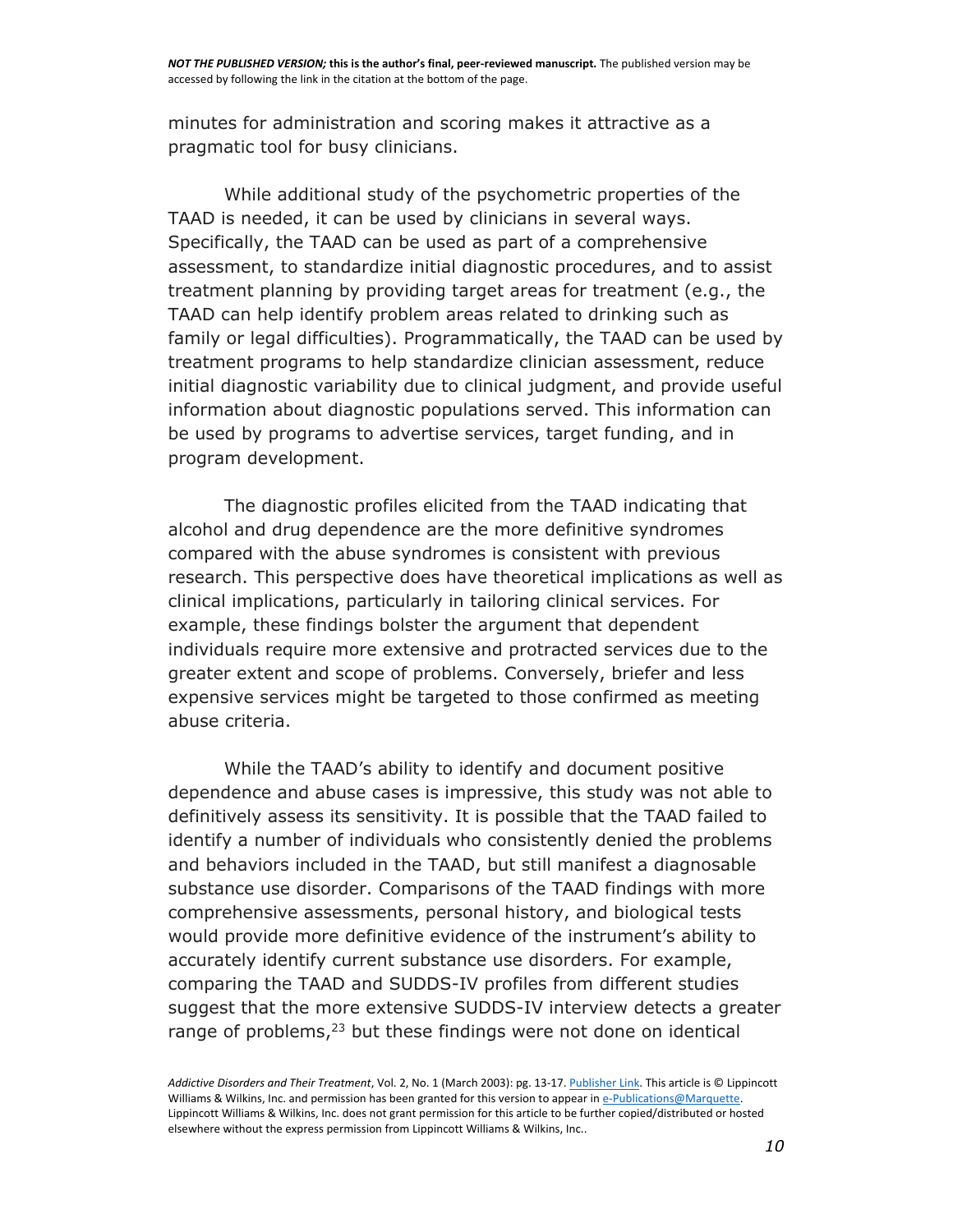cases or populations, so direct comparisons have not as yet been made. Additional evaluation of the construct validity of the TAAD is also needed.

Another limitation of this study concerns the sample. The sample employed was not a randomly selected sample, but a convenience sample. Therefore the generalizability of the results to other populations may be limited. Evaluation of the reliability and validity of the data derived from the TAAD with other populations is needed to assess its utility in other populations. All psychometric properties apply to *data* and not to tests.<sup>27</sup> That is, reliability and validity evidence are not characteristics of a test, but are functions of the data in hand. Researchers should always assess the psychometric properties in terms of their own data. Clinicians should do so as well. As clinical data are collected via standardized measures such as the TAAD, reliability estimates and assessment of the validity of the data can be done fairly easily with minimal consultation from researchers. Although additional study of the TAAD's psychometric properties is warranted, these results suggest that TADD provides an internally consistent measure of substance use disorders that can be useful alone as a triage tool or as part of a more comprehensive assessment in both research and clinical practice. Its brevity makes the TAAD an attractive tool for initial determinations of whether further services or assessment are warranted.

#### **First Page Author Notes**

- \* Marquette University
- † The Center For Addiction and Behavioral Health Research
- ‡ Evidence Clinical Assessments and Brown University

#### **References**

- 1. Gavin DR, Ross HE, Skinner HA. Diagnostic validity of the Drug Abuse Screening Test in the assessment of DSM III drug disorders. *Br J Addiction.* 1989;84:301–7.
- 2. Helzer JE, Pryzbeck TR. The co-occurrence of alcoholism with other psychiatric disorders in the general population and its impact on treatment. *J Stud Alcohol.* 1988;49:219–224.

*Addictive Disorders and Their Treatment*, Vol. 2, No. 1 (March 2003): pg. 13-17[. Publisher Link.](http://journals.lww.com/addictiondisorders/Abstract/2003/02010/Performance_of_a_Brief_Assessment_Tool_for.3.aspx) This article is © Lippincott Williams & Wilkins, Inc. and permission has been granted for this version to appear in e-Publications@Marquette. Lippincott Williams & Wilkins, Inc. does not grant permission for this article to be further copied/distributed or hosted elsewhere without the express permission from Lippincott Williams & Wilkins, Inc..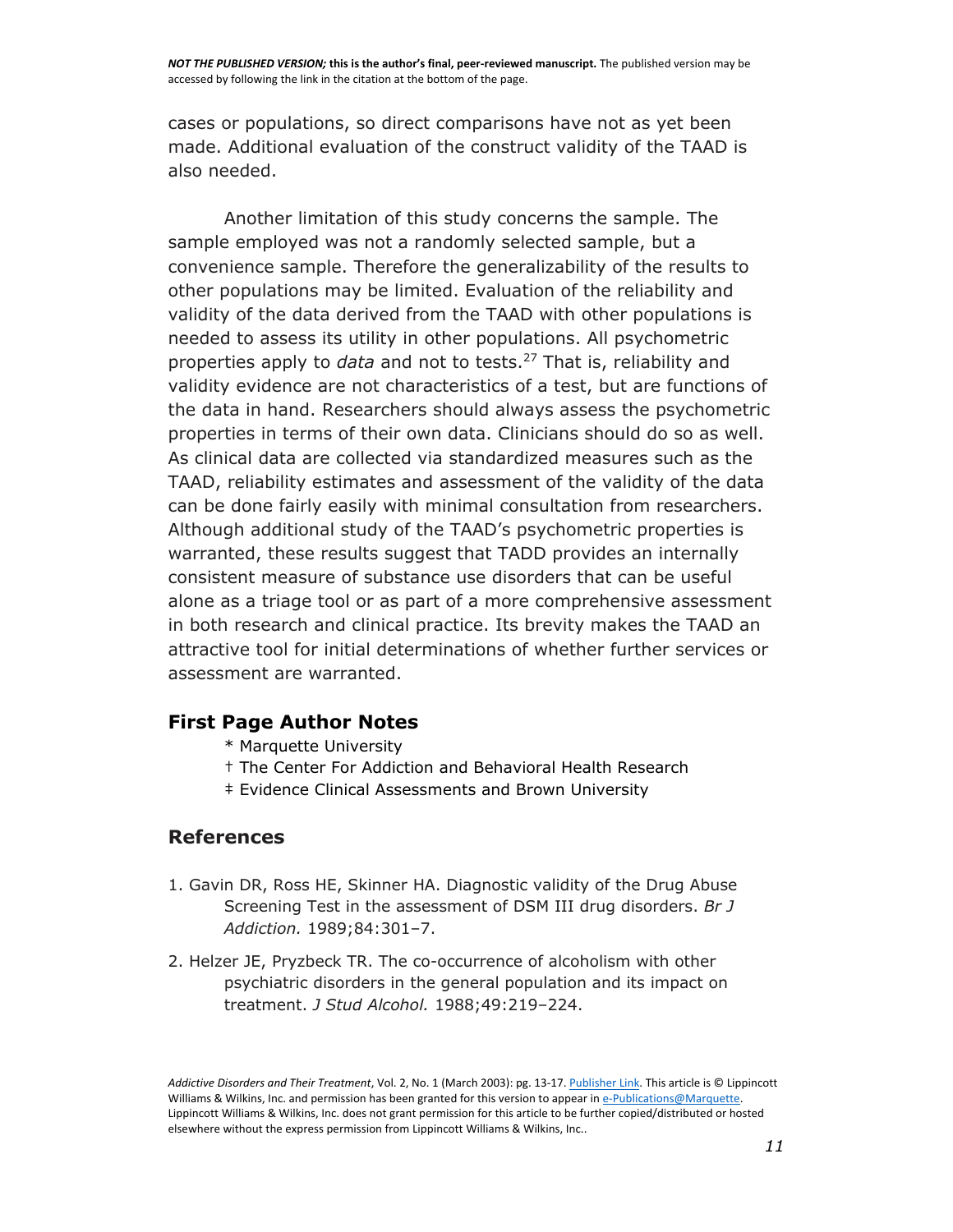- 3. Miller NS. Special problems of the alcohol and multiple-drug dependent: Clinical interactions and detoxification. In: Frances, R.J. & Miller, S.I. eds. *Clinical Textbook of Addictive Disorders.* 2nd ed. New York: Guilford; 1998:262–288.
- 4. Craddock SG, Rounds-Bryant JL, Flynn PM, et al. Characteristics and pretreatment behaviors of clients entering drug abuse treatment: 1969–1993. *Am J Drug Alcohol Abuse.* 1997;22: 43–59.
- 5. Stein MD, Wilkonson J, Berglas N, et al. Prevalence and detection of illicit drug disorders among hospitalized patients. *Am J Drug Alcohol Abuse.*  1996;22:463–471.
- 6. Frances RJ, Miller SI. *Clinical Textbook of Addictive Disorders* 2nd ed. New York: Guilford; 1998.
- 7. National Institute on Alcohol Abuse and Alcoholism [NIAAA website]. Screening for alcoholism. *Alcohol Alert.* April, 1990. available at: http://silk.nih.gov/silk/niaaa1publication/ aa08.htm. Accessed June 2002.
- 8. Allen JP, Columbus, M. *Assessing alcohol problems: A guide for clinicians and researchers* (NIH Publication No. 95–3745). Rockville, MD: NIAAA; 1995.
- 9. Saunders JB, Aasland OG, Babor TF, et al. Development of the Alcohol Use Disorders Identification Test (AUDIT): WHO Collaborative Project on Early Detection of Persons with Harmful Alcohol Consumption-II. *Addiction.* 1993;88:791–804.
- 10. Bohn M.J, Babor TF, Kranzler HR. The Alcohol Use Disorders Identification Test (AUDIT): Validation of a screening instrument for use in medical settings. *J Stud Alcohol.* 1994;56:423– 432.
- 11. Hays RD, Merz JF, Nicholas R. Response burden, reliability and validity of the CAGE, short MAST, and AUDIT alcohol screening measures. *Behavior Research Methods, Instruments and Computers.*  1995;27:277–280.
- 12. Brown RL, Rounds LA. Conjoint screening questionnaires for alcohol and other drug abuse: Criterion validity in a primary care practice. *WMJ.*  1994;94:135–140.
- 13. Campbell TC, Barrett D, Cisler RA, et al. *Reliability Estimates of the Alcohol Use Disorders Inventory Revised to Include Other Drugs (AUDIT 12).* Presented as a poster exhibit at the annual meeting of the Research Society on Alcoholism, Montreal, June 2001.

*Addictive Disorders and Their Treatment*, Vol. 2, No. 1 (March 2003): pg. 13-17[. Publisher Link.](http://journals.lww.com/addictiondisorders/Abstract/2003/02010/Performance_of_a_Brief_Assessment_Tool_for.3.aspx) This article is © Lippincott Williams & Wilkins, Inc. and permission has been granted for this version to appear in e-Publications@Marquette. Lippincott Williams & Wilkins, Inc. does not grant permission for this article to be further copied/distributed or hosted elsewhere without the express permission from Lippincott Williams & Wilkins, Inc..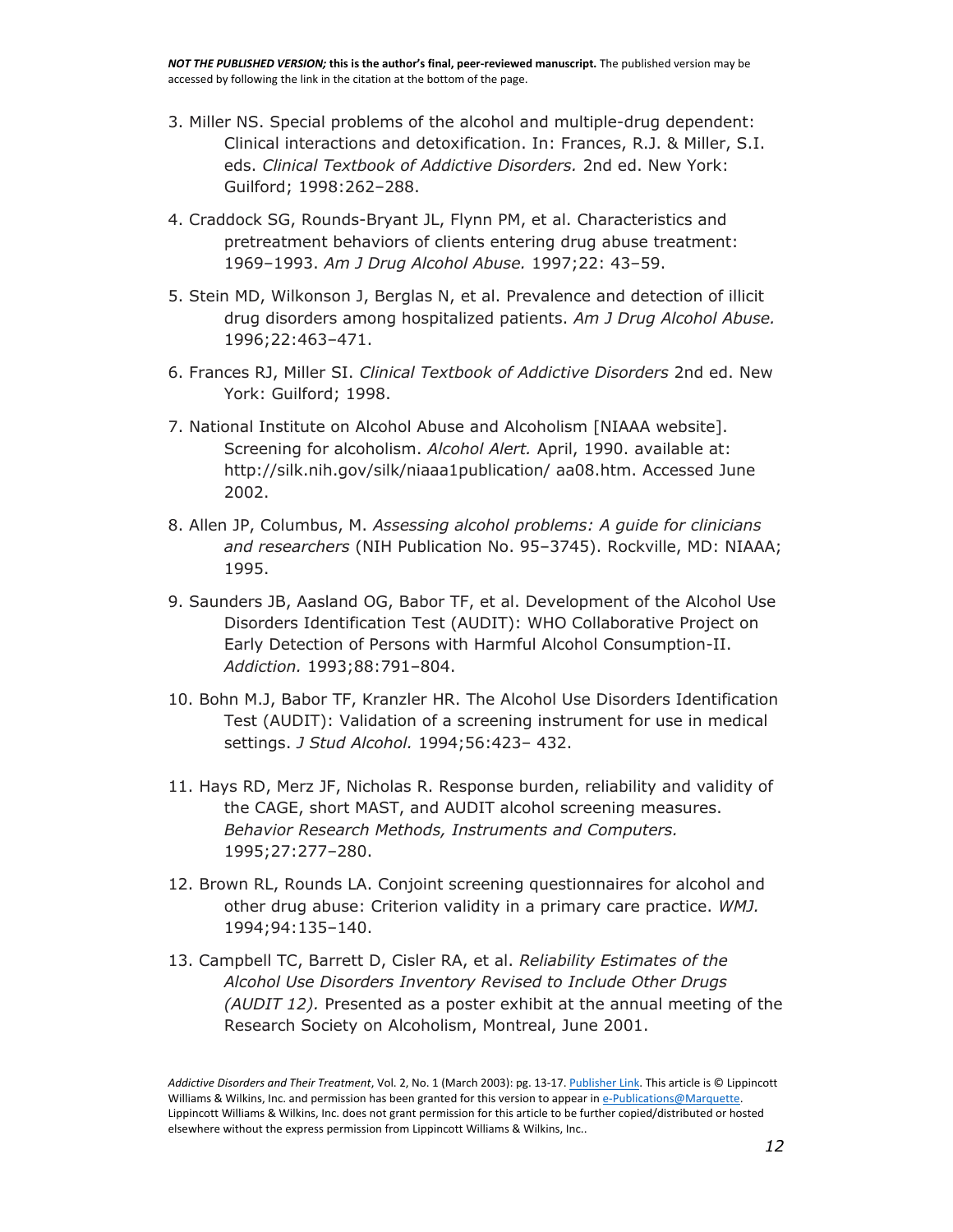- 14. Dyson V, Appleby L, Altman E, et al. Efficiency and validity of commonly used substance abuse screening instruments in public psychiatric patients. *J Addictive Dis.* 1998;17:57–76.
- 15. Hedlund JL, Vieweg BW. The Michigan alcoholism screening test: A comprehensive review. *J Operational Psychiatry.* 1984;15: 55–65.
- 16. Donovan DM, Marlatt GA. *Assessment of addictive behaviors.* New York: Guilford; 1988.
- 17. Murphy LL, Impara JC (eds.). *Buros desk reference: Assessment of substance abuse.* Lincoln, NE: Buros Institute of Mental Measurements; 1996.
- 18. American Psychiatric Association. *Diagnostic and statistical manual of mental disorders,* 4th Ed. Washington, DC: American Psychiatric Association; 1994.
- 19. American Psychiatric Association. *Diagnostic and Statistical Manual of Mental Disorders* 4th Ed. *Text Revision*. Washington, DC: American Psychiatric Association; 2000.
- 20. Hoffmann NG, Harrison PA. *SUDDS-IV: Substance Use Disorder Diagnostic Schedule-IV.* Smithfield, RI: Evince Clinical Assessments; 1995.
- 21. First MG, Spitzer RL, Gibbons M, et al. *Structured Clinical Interview for DSM-IV-Patient Version* (SCID-I/P, version 2.0). New York: Biometrics Department, New York State Psychiatric Institute; 1995.
- 22. Hoffman NG. *Triage Assessment for Addictive Disorders.* Smith-field, RI: Evince Clinical Assessments; 1996.
- 23. Hoffmann NG, DeHart SS, Campbell TC. Dependence: Whether a disorder or a disease; it is not a "concept." *J Chemical Dependency Treatment.*  in press.
- 24. Grant BF. Alcohol consumption, alcohol abuse, and alcohol dependence. The United States as an example. *Addiction.* 1994;89: 1357–1365.
- 25. Hasin DS, Grant BF, Harford TC, et al. The drug dependence syndrome and related disabilities. *Br J Addiction.* 1988;83:45–55.
- 26. Saunders WM, Kershaw PW. Screening tests for alcoholism: Findings from a community study. *Br J Addiction.* 1980;75: 37–41.
- 27. Thompson B, Vacha-Haase T. Psychometrics is datametrics: The test is not reliable. *Educational Psychological Measurement.* 2000; 60:174– 195.

*Addictive Disorders and Their Treatment*, Vol. 2, No. 1 (March 2003): pg. 13-17[. Publisher Link.](http://journals.lww.com/addictiondisorders/Abstract/2003/02010/Performance_of_a_Brief_Assessment_Tool_for.3.aspx) This article is © Lippincott Williams & Wilkins, Inc. and permission has been granted for this version to appear in e-Publications@Marquette. Lippincott Williams & Wilkins, Inc. does not grant permission for this article to be further copied/distributed or hosted elsewhere without the express permission from Lippincott Williams & Wilkins, Inc..